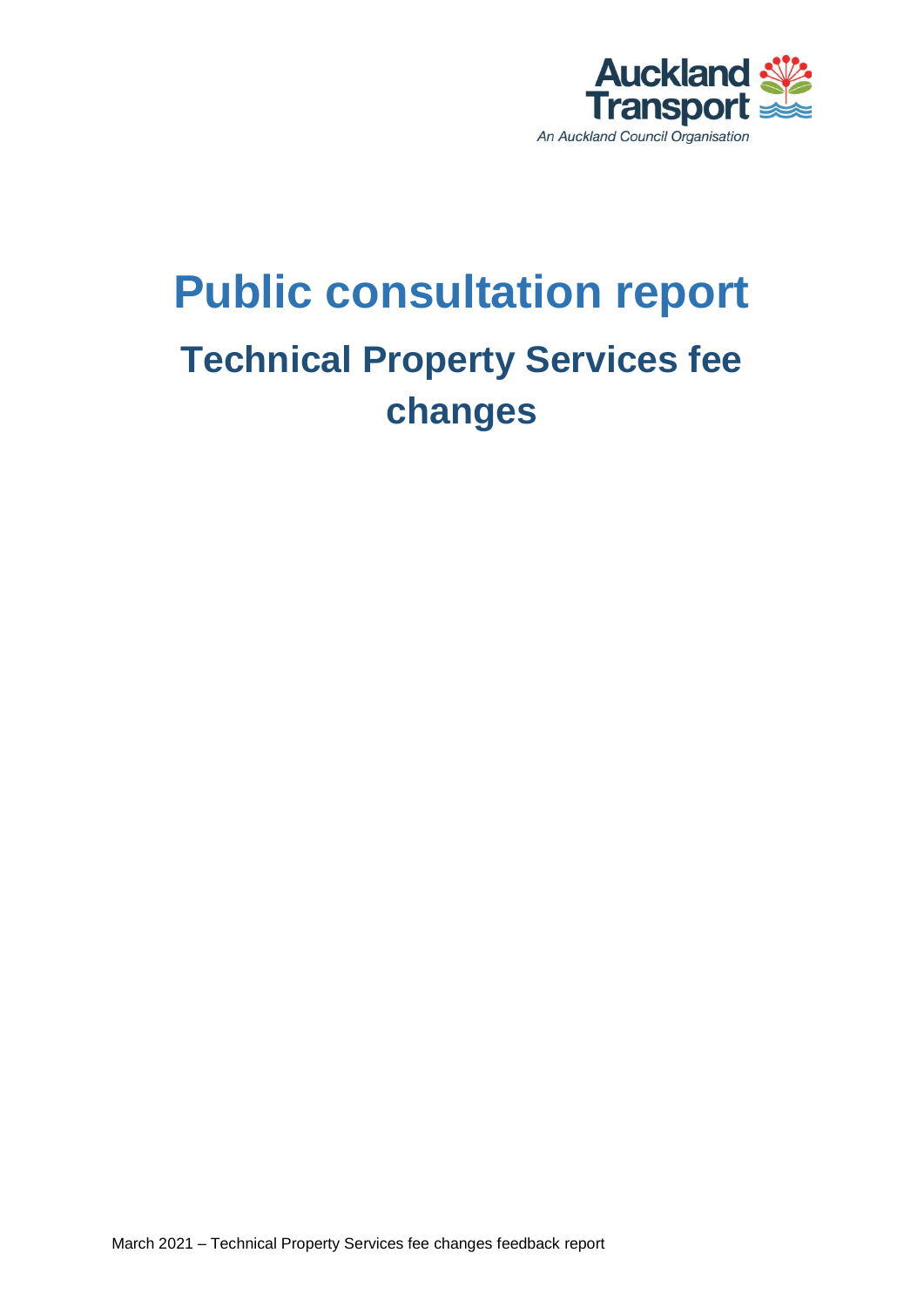

### **Contents**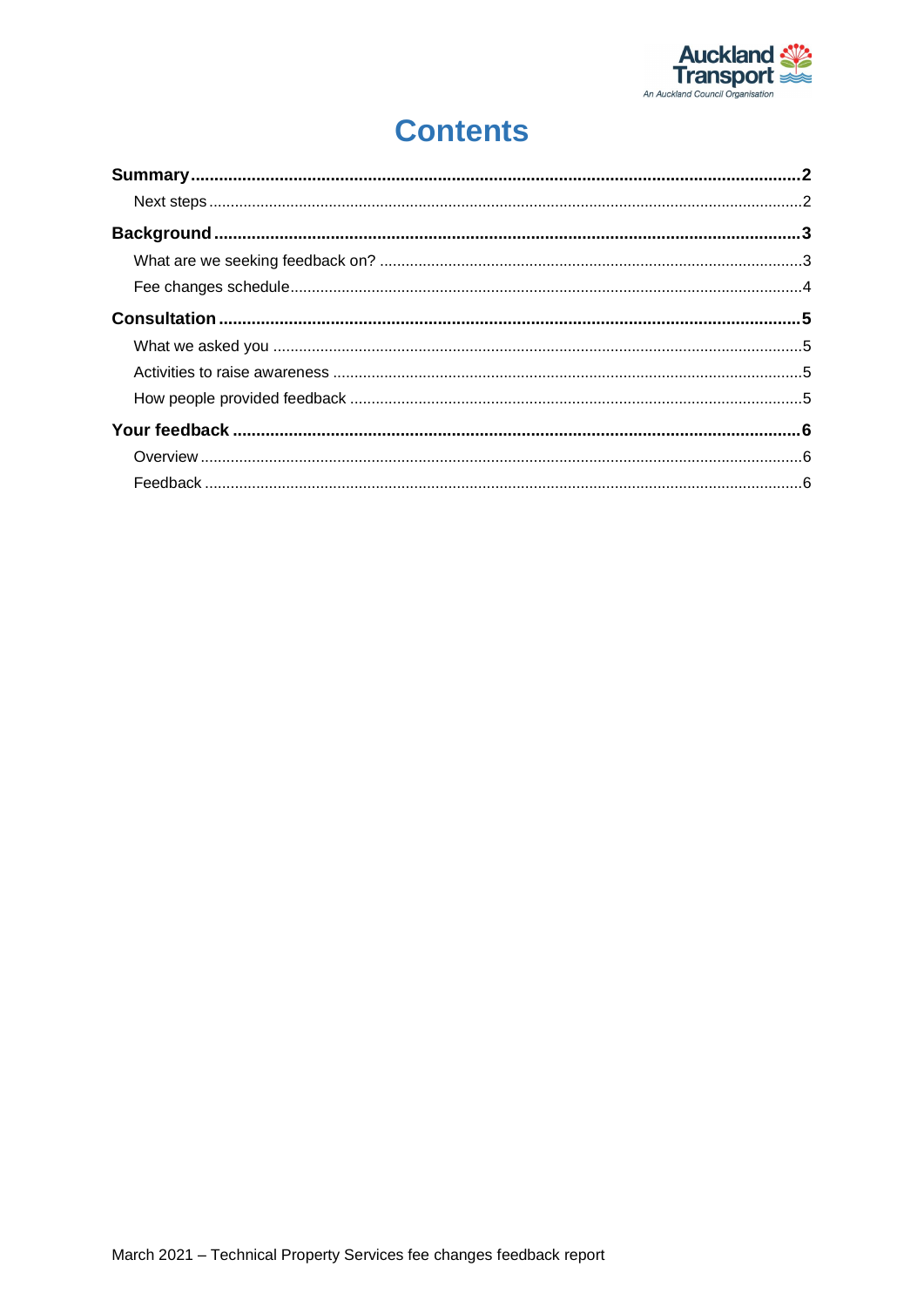

## **Summary**

<span id="page-2-0"></span>We consulted on this proposal September 2020 and received generally 2 submissions:

- One person felt the that the new fees were 'about right.'
- One person felt that current processes for removing Building Line Restrictions (BLRs) could be overhauled and that AT should remove all BLRs that were imposed on properties where roads less than 20.12m in width were created.

#### <span id="page-2-1"></span>**Next steps**

The proposed fee structure will be adopted and the Technical Property Services team will switch to using the new fee structure on the 1 May 2021 and revise forms and documents to reflect this change.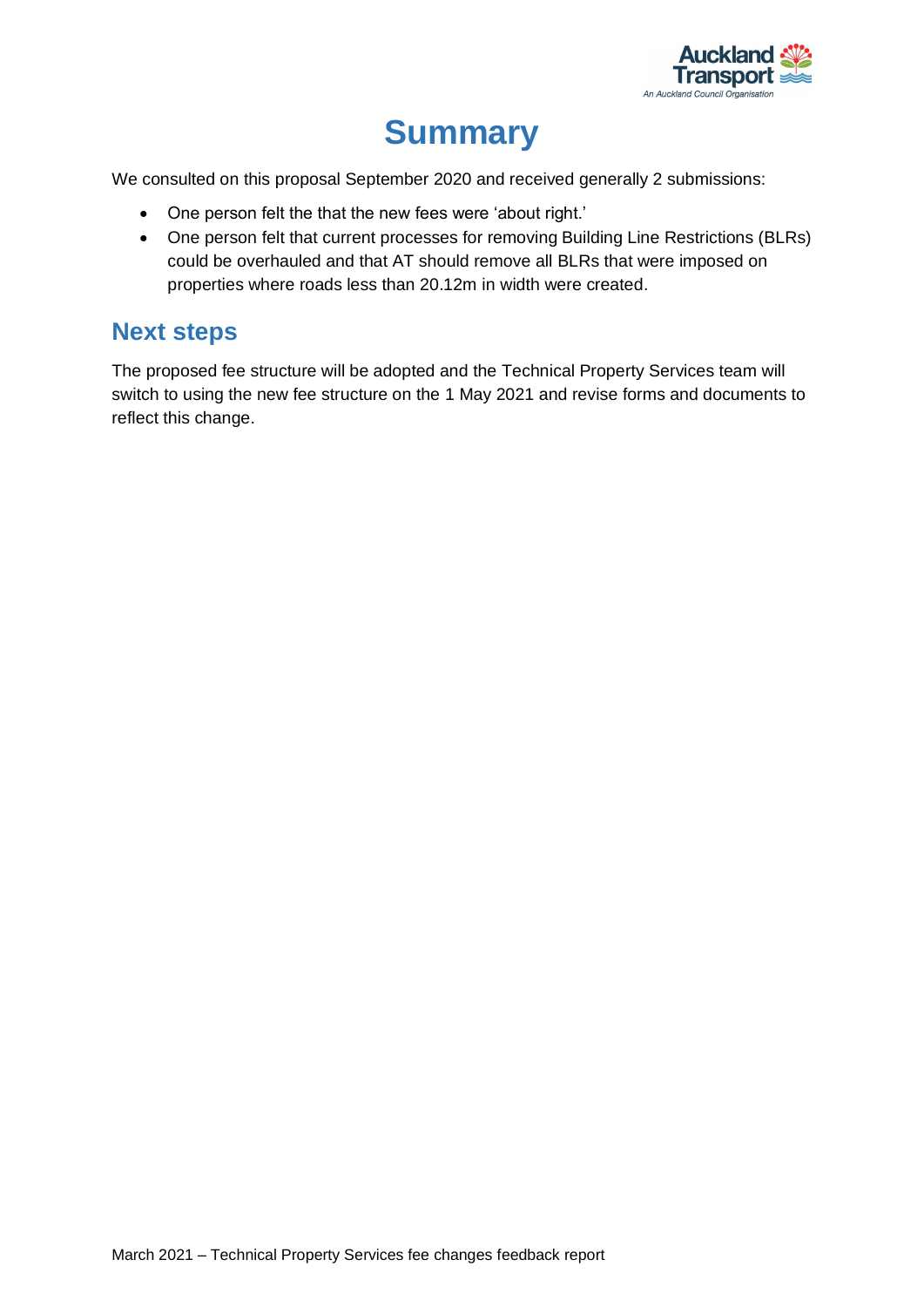

## **Background**

### <span id="page-3-1"></span><span id="page-3-0"></span>**What are we seeking feedback on?**

Recent customer feedback highlighted that our current fee structure and invoicing process did not provide a clear framework on our fees. Our new proposed fee structure will provide clarity and transparency for our customers on our fees. We are constantly making improvements to our application processes.

Recently the Building Line Restriction Cancellation process has benefited from an automation review which streamlined the process and now provides a clear timeframe for customers. The changes will allow customers to book preapplication meetings with the Technical Property Services staff to cover complex issues related to their application. The current fees have not changed since AT began 10 years ago. The new fees structure will be in line with other Council organisation charges and include a wider range of services.

The Building Line Restriction Cancellation and Removal of Limitations as to Parcels application fees are proposed to increase from \$200 to \$575 per record of title/property. The deposit fee for encroachment applications is proposed to increase relative to the type and complexity of the proposed encroachment ranging from \$1,500 to \$2,500 and staff time beyond the deposit can be charged where the deposit is exceeded.

Benefits of the new fee:

- To bring the fees charged by the AT Technical Property Services team for processing applications in line with those of AC and other Council organisations across the country.
- Improve customer satisfaction with the process.
- Provide clarity by making the fee structure and charging schedule more straightforward
- Allow greater engagement with public by providing pre-application meetings and consultation.
- Recover property staff processing costs.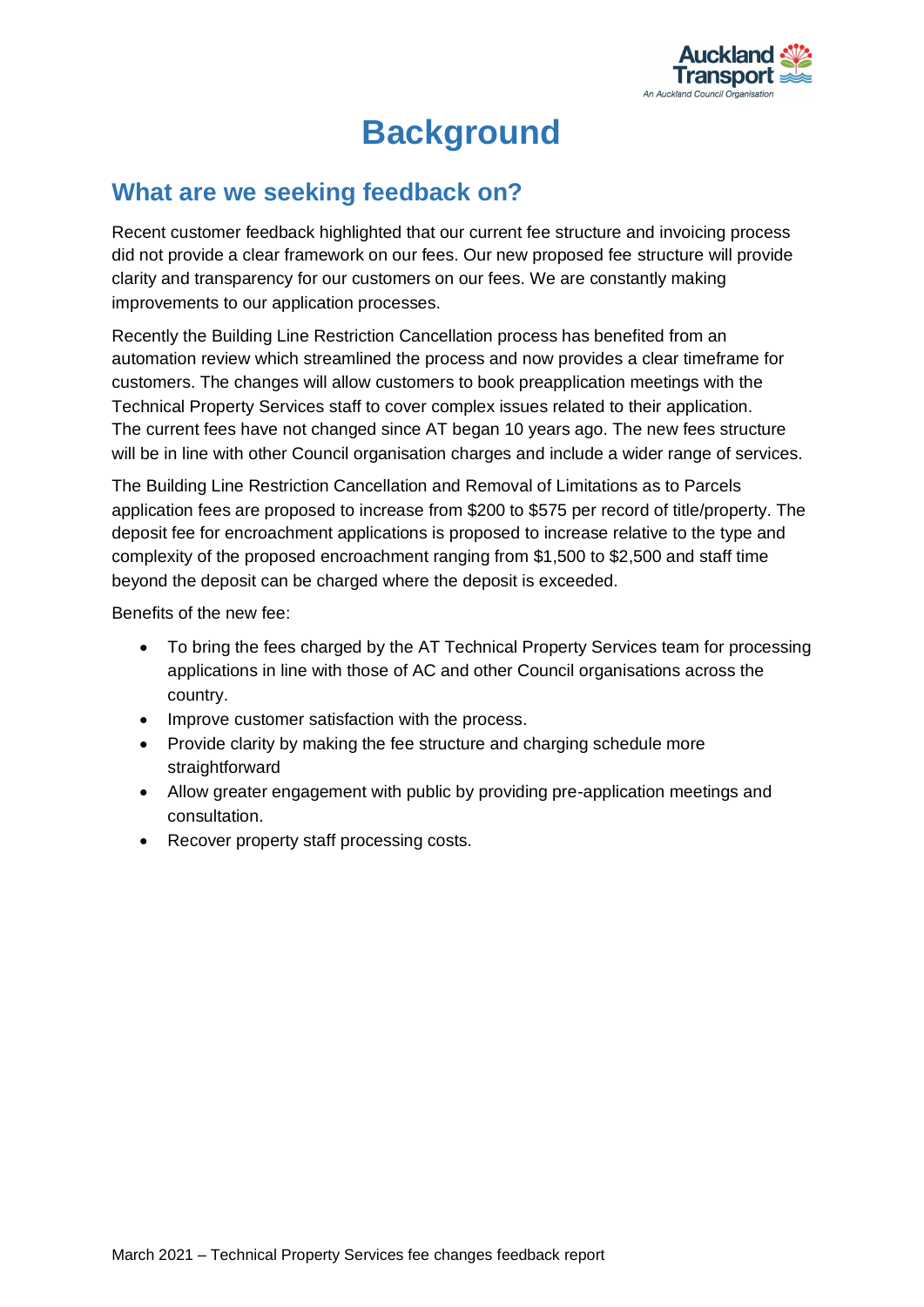

### <span id="page-4-0"></span>**Fee changes schedule**

| <b>Application type</b>                                                                                                                                                                                    | <b>Current fees</b>     |                                            | <b>Proposed fees</b>                         |                                                   |  |
|------------------------------------------------------------------------------------------------------------------------------------------------------------------------------------------------------------|-------------------------|--------------------------------------------|----------------------------------------------|---------------------------------------------------|--|
|                                                                                                                                                                                                            | Including<br><b>GST</b> | <b>Approximate staff</b><br>labour hours   | <b>Base</b><br>fee                           | <b>Including GST</b>                              |  |
| <b>Building Line Restriction Cancellation</b>                                                                                                                                                              | \$200                   | 6 hours                                    | \$500                                        | \$575                                             |  |
| Removal of Limitations as to Parcels                                                                                                                                                                       | \$200                   | 3.5 to 4 hours                             | \$350                                        | \$402.50                                          |  |
| <b>Affected Party Consents</b>                                                                                                                                                                             | \$200                   | 6-8 hours (sometimes<br>longer)            | \$500                                        | \$575                                             |  |
| <b>Encroachment Licences</b>                                                                                                                                                                               |                         |                                            |                                              |                                                   |  |
| Subsoil Minor - small pipes, no rental                                                                                                                                                                     | \$1000<br>deposit*      | $14 - 20$ hours                            | \$1,500                                      | \$1,725                                           |  |
| Subsoil Major - CBD ground anchors, attracts rental                                                                                                                                                        | \$1000<br>deposit*      | 25 hours plus                              | \$2,500                                      | \$2,875                                           |  |
| Construction and Maintenance - low access wall, driveway,<br>no rental                                                                                                                                     | \$1000<br>deposit*      | 18 hours                                   | \$1500                                       | \$1,725                                           |  |
| Construction and Maintenance - parking bays, paper road<br>formations, large retaining walls civil works, attracts rental                                                                                  | \$1,000<br>deposit*     | Approx. 35 hours                           | \$2,500                                      | \$2,875                                           |  |
| Surface Licence - miscellaneous works, often retrospective,<br>usually attracts rental                                                                                                                     | \$1,000<br>deposit*     | 18 hours                                   | \$1500                                       | \$1,725                                           |  |
| Airspace Minor - canopy for retail, no rental                                                                                                                                                              | \$1000<br>deposit*      | 14 hours                                   | \$1500                                       | \$1725                                            |  |
| Airspace Major - architectural features, balconies, attracts<br>rental                                                                                                                                     | \$1000<br>deposit*      | 25 hours                                   | \$2500                                       | \$2,850                                           |  |
| <b>Pre-application Meetings</b>                                                                                                                                                                            |                         |                                            |                                              |                                                   |  |
| On request of public, providing advice on applications or<br>proposed issues for encroachments - for a one-hour<br>meeting                                                                                 | nil                     | (charged in addition to<br>fee or deposit) | \$300                                        | \$345                                             |  |
| Charging for additional staff costs at Labour Recovery Rates                                                                                                                                               |                         |                                            |                                              |                                                   |  |
| For additional processing and technical time (including any<br>meetings with applicant) required once the application fee or<br>deposit has been expended.                                                 | nil                     | As required on advice to<br>applicant      | As per<br>labour<br>rates in<br>AT<br>policy | e.g. currently<br>\$85.00<br>\$110.00<br>\$125.00 |  |
| Charging for encroachment administration fee as provided for in Road Surface, Airspace and Subsoil Encroachment Policy                                                                                     |                         |                                            |                                              |                                                   |  |
| The above policy provides charging for any changes to<br>existing leases/licences. This applies to any changes to a<br>lease/licence holder, use of the road encroachment, or size<br>of the encroachment. | nil                     | 3 to 5 hours plus                          | \$350                                        | \$402.50                                          |  |

**\*Note: Deposit was non-refundable**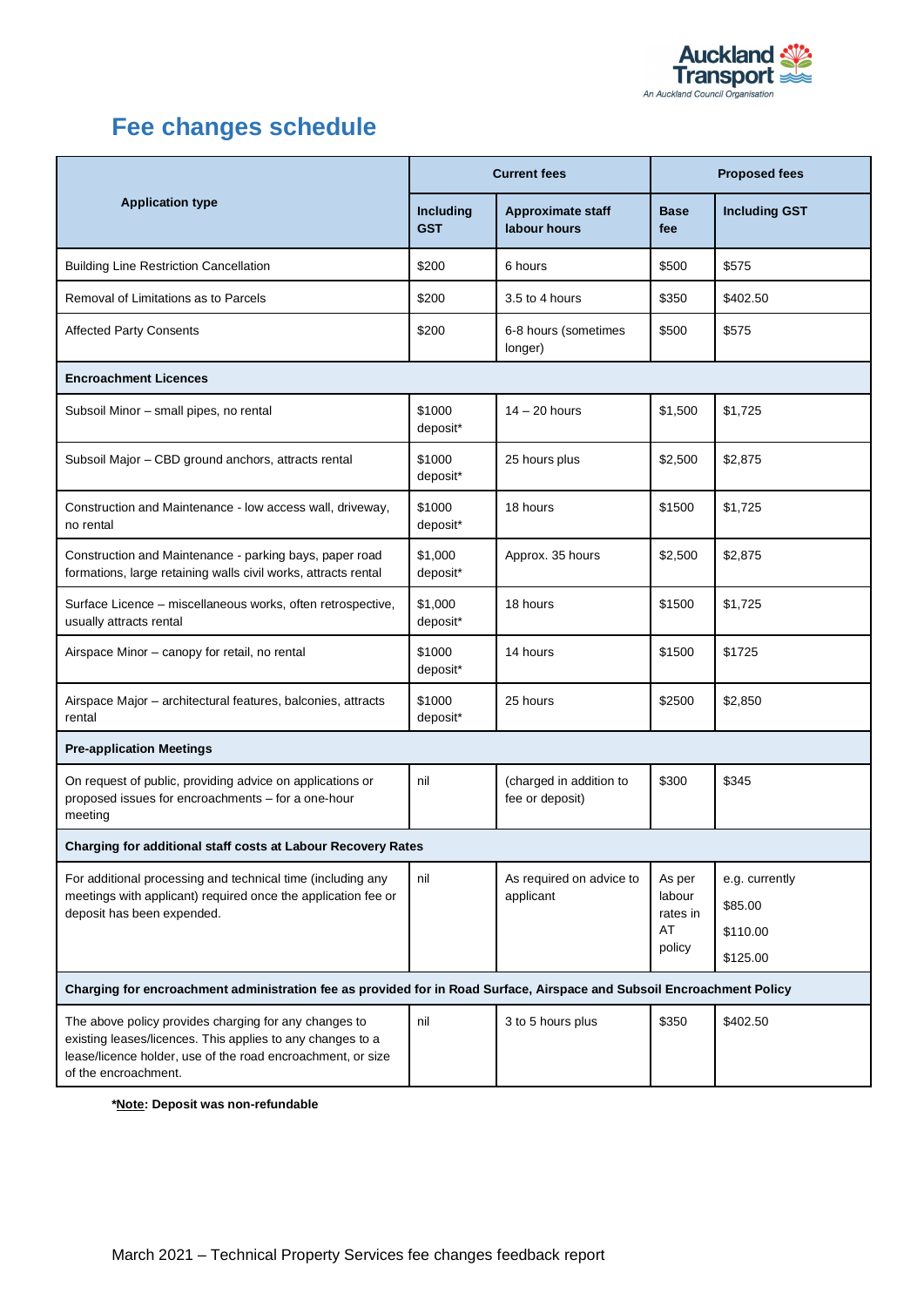

# **Consultation**

<span id="page-5-0"></span>We consulted on the proposed fee changes through September 2020 and gave a second opportunity to give feedback in January 2021.

#### <span id="page-5-1"></span>**What we asked you**

We asked:

- What do you think of the new size of deposits? Why did you choose this option?
- Would you or your organisation find pre-application meetings helpful?
- Does a charge of \$300 for a pre application meeting sound fair to you?
- Do you have any other feedback on the proposed fee changes? Please outline your feedback here.

#### <span id="page-5-2"></span>**Activities to raise awareness**

To let you know about our consultation, we:

- Sent emails to a 81 key stakholders who regularly engage with the technical property services team
- set up a project webpage and an online feedback form on our website
- placed a notice on 'Our Auckland' website

#### <span id="page-5-3"></span>**How people provided feedback**

You could provide feedback using an online submission form (on our [Have Your Say](https://at.govt.nz/haveyoursay)  [website\)](https://at.govt.nz/haveyoursay) or email your feedback to [ATEngagement@at.govt.nz.](mailto:ATEngagement@at.govt.nz)